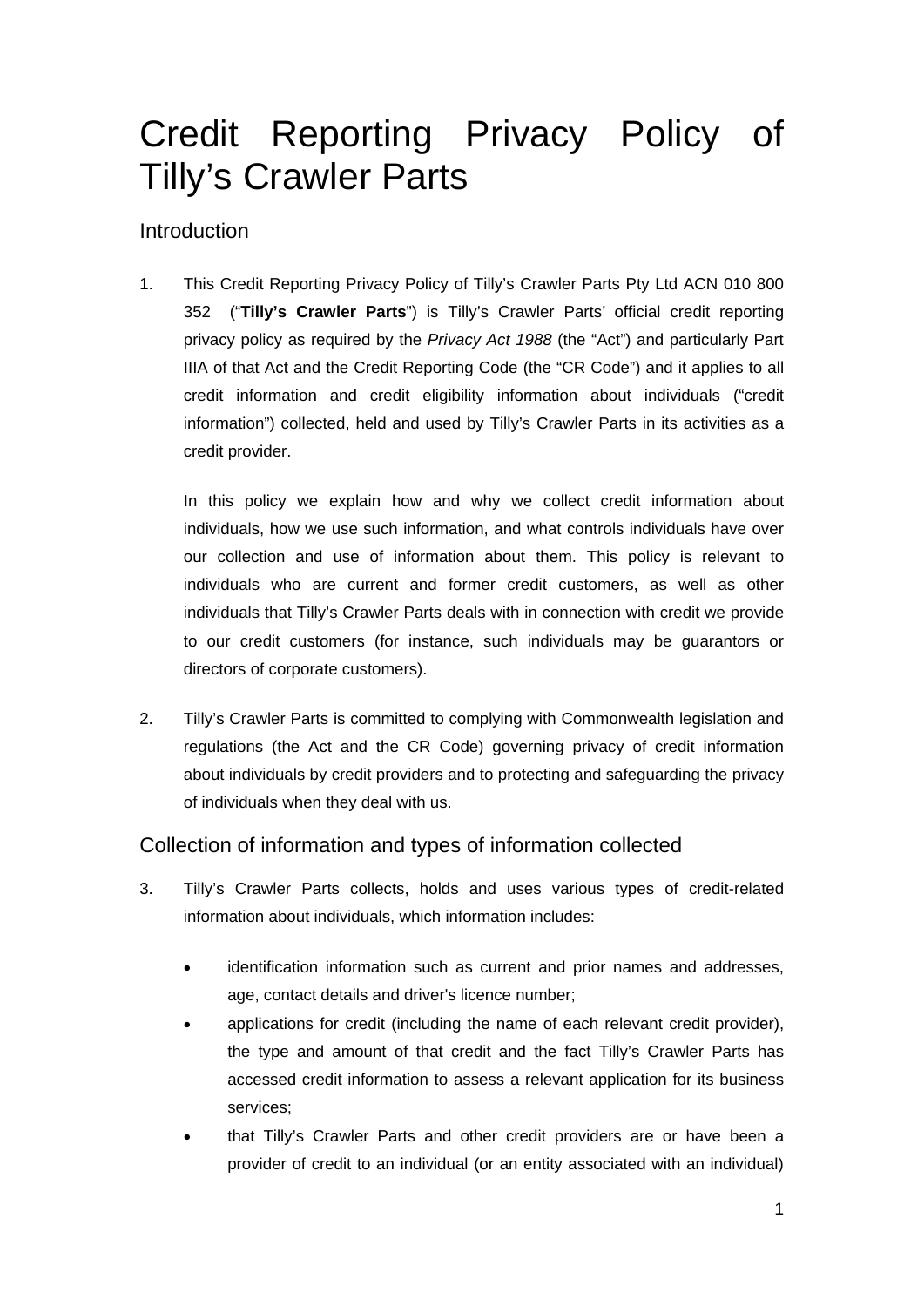and the type, characteristics and maximum amount of credit that have been provided or will be provided;

- the date that any credit contract Tilly's Crawler Parts or other credit providers have or had with an individual was entered into and the date that it comes to an end;
- payments owed to Tilly's Crawler Parts or another credit provider, in connection with credit provided to an individual (or an entity associated with an individual) or in relation to which an individual is a guarantor (and, if there is subsequently paid any such overdue payment, the fact of that payment);
- whether in Tilly's Crawler Parts' or another credit provider's opinion an individual has committed a serious credit infringement;
- whether an individual has entered into arrangements with Tilly's Crawler Parts or other credit providers in connection with credit provided to the individual (or an entity associated with the individual);
- court proceedings information, personal insolvency information and creditrelated publicly available information;
- scores, ratings, summaries, evaluations and other information relating to an individual's credit worthiness which is derived by Tilly's Crawler Parts or its agents wholly or partly on the basis of the information above;
- certain administrative information relating to credit, such as account and customer numbers.

While the Act uses a variety of terms to refer to such information as referred to above, for ease of understanding and reading this policy, such information is referred to hereinafter as "credit information".

- 4. Credit information may be collected by Tilly's Crawler Parts in a number of ways including:
	- being provided by an individual directly to Tilly's Crawler Parts or by persons acting on behalf of the individual (such as on applications or other forms);
	- being information that is in the public domain;
	- being information that is derived by Tilly's Crawler Parts from an individual's usage and (where applicable) trade on and transactional history on any account (of the individual or of an entity associated with the individual) held with Tilly's Crawler Parts.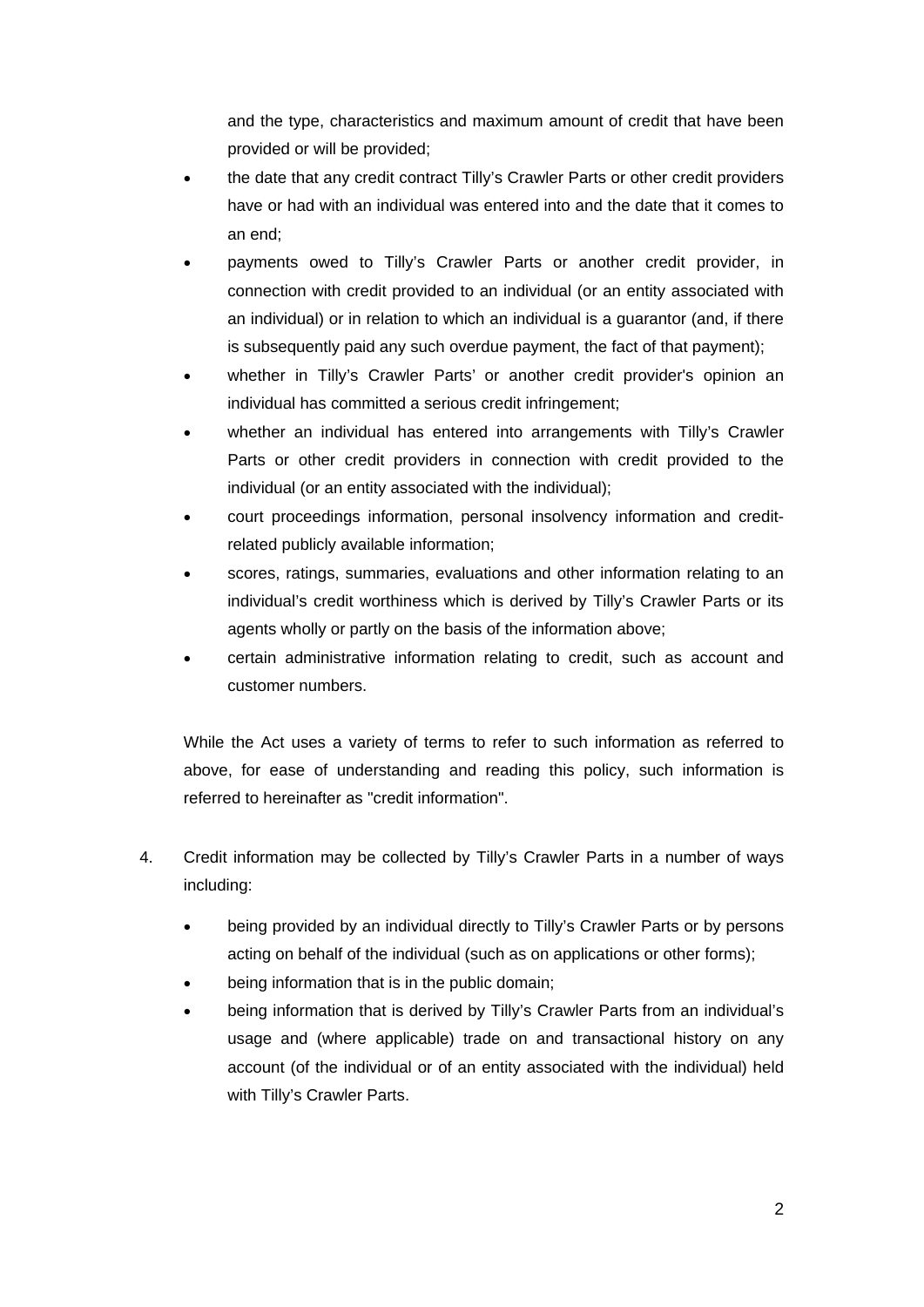# How credit information is held

- 5. At or before the time any credit information is collected by Tilly's Crawler Parts about an individual, we will take reasonable steps to ensure that the individual is made aware of who we are, the fact that the individual is able to gain access to the information held about the individual, the purpose of the collection, the type(s) of entities to which we usually disclose such information collected about the individuals, any laws requiring the collection of the information and the main consequences for the individual if all or part of the information is not collected.
- 6. Tilly's Crawler Parts may hold credit information about an individual in physical form or in electronic form on our systems or the systems of Tilly's Crawler Parts' IT service providers.

The credit information Tilly's Crawler Parts holds about individuals is protected by physical, electronic, and procedural safeguards and Tilly's Crawler Parts also requires its service providers that hold and process such information on Tilly's Crawler Parts' behalf to follow appropriate standards of security and confidentiality. Any credit information we collect from an individual or about an individual is kept securely and held on secure servers in controlled facilities.

7. Tilly's Crawler Parts trains its staff and others who work for it on how to handle credit information appropriately and Tilly's Crawler Parts restricts access to what is necessary for specific job functions.

# Use of information collected and disclosure of personal information to others

- 8. Tilly's Crawler Parts may, as permitted by law, collect, hold, use or disclose credit information held about an individual for the purposes for which such information is collected. These purposes include:
	- to form decisions as to whether to provide an individual, or an entity associated with an individual, with credit or to accept an individual as a guarantor;
	- to make assessments relating to an individual's credit worthiness which are used in Tilly's Crawler Parts' ongoing decision-making processes regarding provision of credit and the amount of such credit;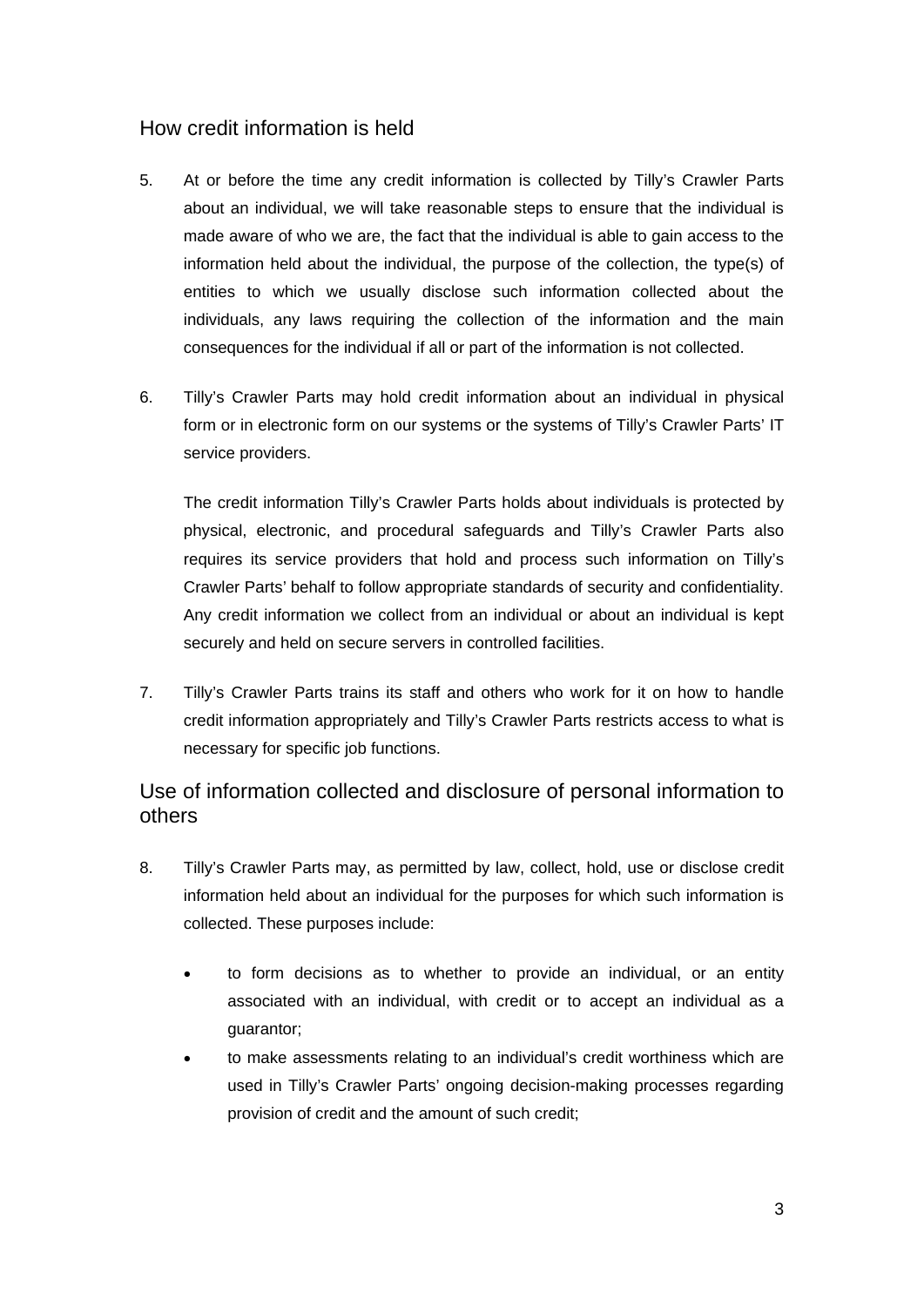- to participate in the exchange of credit information with other credit providers including obtaining from and providing information to other credit providers and/or trade suppliers as permitted by Part IIIA of the Act and the CR Code;
- to assist an individual or entity associated with the individual to avoid defaulting on credit-related obligations to Tilly's Crawler Parts or other credit providers;
- to undertake debt recovery and enforcement activities, including in relation to guarantors, and to deal with serious credit infringements;
- to deal with complaints and meet legal and regulatory requirements; and
- to assist other credit providers to do the same.

(Some credit information may only be used or disclosed under the Act for some of the above purposes or in some particular circumstances. Certain such particular circumstances are set out in clause 9 below.)

- 9. Generally, Tilly's Crawler Parts will be permitted to use or disclose credit information held about an individual where the individual has consented to the use or disclosure. Tilly's Crawler Parts may disclose credit information to a Credit Reporting Body ("CRB") and/or other credit providers about an individual for such purposes as set out at clause 8 above as permitted by the Act. For example, Tilly's Crawler Parts may be permitted to disclose credit information to a CRB in such circumstances as where the individual has consented to the disclosure or where the individual has failed to meet payment obligations in relation to credit provided by Tilly's Crawler Parts or if the individual has committed a serious credit infringement. Similarly, Tilly's Crawler Parts will generally be permitted to disclose credit information to another credit provider about an individual where the individual has consented to such disclosure.
- 10. CRB's may include credit information provided by Tilly's Crawler Parts in reports provided to other credit providers to assist such other credit providers to assess the individual's credit worthiness. Tilly's Crawler Parts shares credit information with the following CRB's:

#### **Dun & Bradstreet**

PO Box 7405, St Kilda Rd, Melbourne VIC 3004 Email clientservices@dnb.com.au or call D&B Client Services 13 23 33.

#### **Veda**

Verify Holdings Australia Ltd, Locked Bag 965, NORTH SYDNEY, NSW 2059 Email: info@verifycv.com.au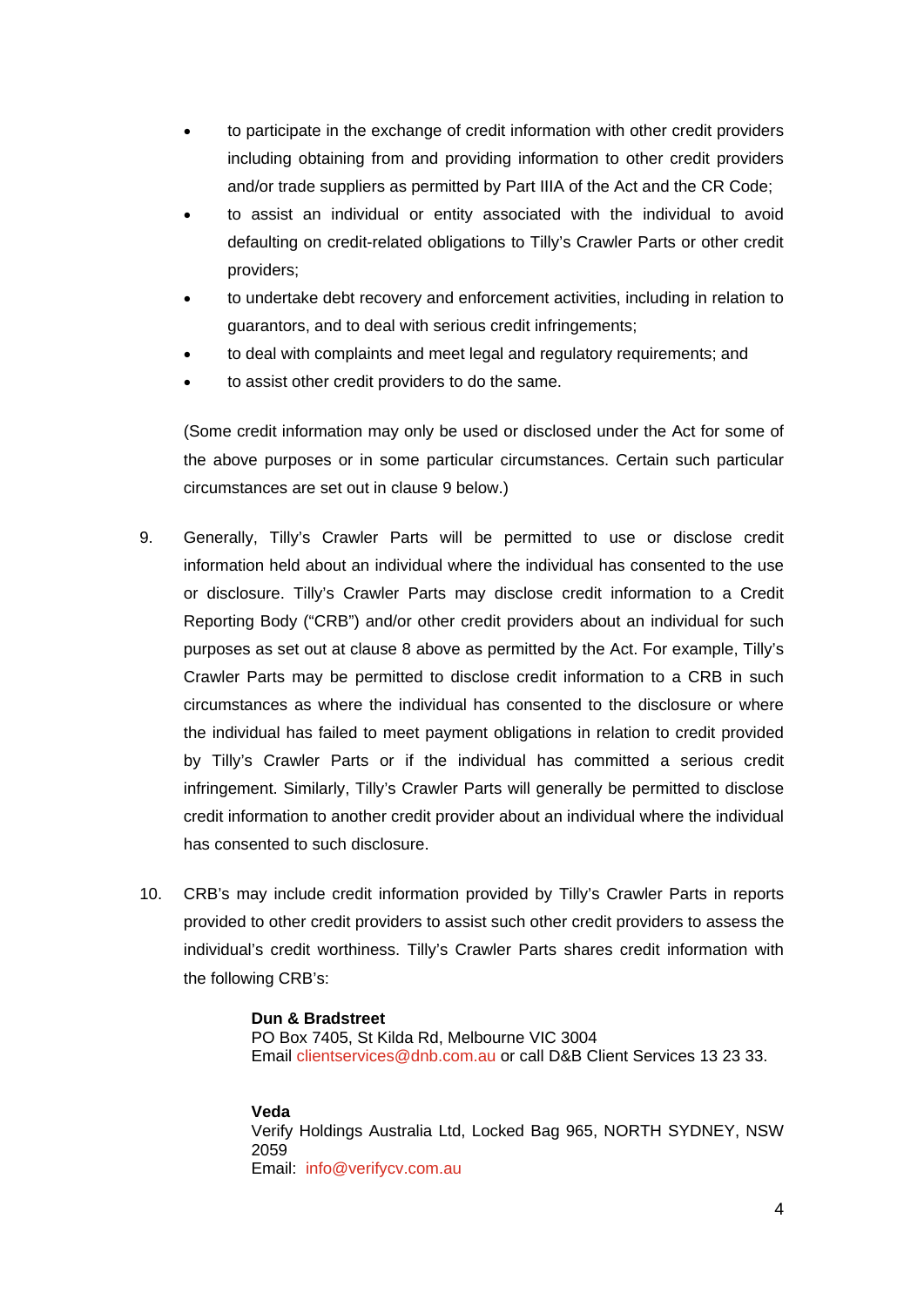#### Website: www.veda.com.au

You are able to obtain a copy of Dun & Bradstreet's and Veda credit reporting policies from their websites.

Tilly's Crawler Parts may, in the future, disclose credit information to a CRB other than Dun & Bradstreet and Veda, but prior to disclosing any credit information about individuals to any other CRB, Tilly's Crawler Parts will amend its Credit Reporting Privacy Policy to set out the name and contact details of any such other CRB and will post a notification of the change to the Credit Reporting Privacy Policy on Tilly's Crawler Parts' website.

# Rights in relation to CRBs

- 11. Individuals have certain rights in respect of CRB's and the information a CRB holds about the individual and those rights include:
	- Opting out of direct marketing pre-screenings. A CRB may use an individual's credit information to assist a credit provider to market to that individual by pre-screening the individual for direct marketing by the credit provider. This process is known as a "pre-screening". If an individual does not want a CRB (including the CRB listed above) to use that individual's information for the purpose of pre-screening, the individual has the right under the Act to contact the CRB to request that they exclude the individual from such processes.
	- If an individual is a victim of fraud (including identity-related fraud). An individual is entitled under the Act to request that a CRB not use or disclose credit reporting information they hold about the individual in circumstances where the individual reasonably believes that they have been or are likely to be a victim of fraud, including identity-related fraud. The period while this applies is called a "ban period". An individual can make such a request to any CRB, including those listed above.

# Direct Marketing

12. As part of Tilly's Crawler Parts' functions and business activities and to promote the services we can provide to our customers, including in respect of Tilly's Crawler Parts' credit-related activities, Tilly's Crawler Parts may be permitted to use personal information about individuals that individuals have provided to Tilly's Crawler Parts for the purposes of direct marketing. Direct marketing includes, but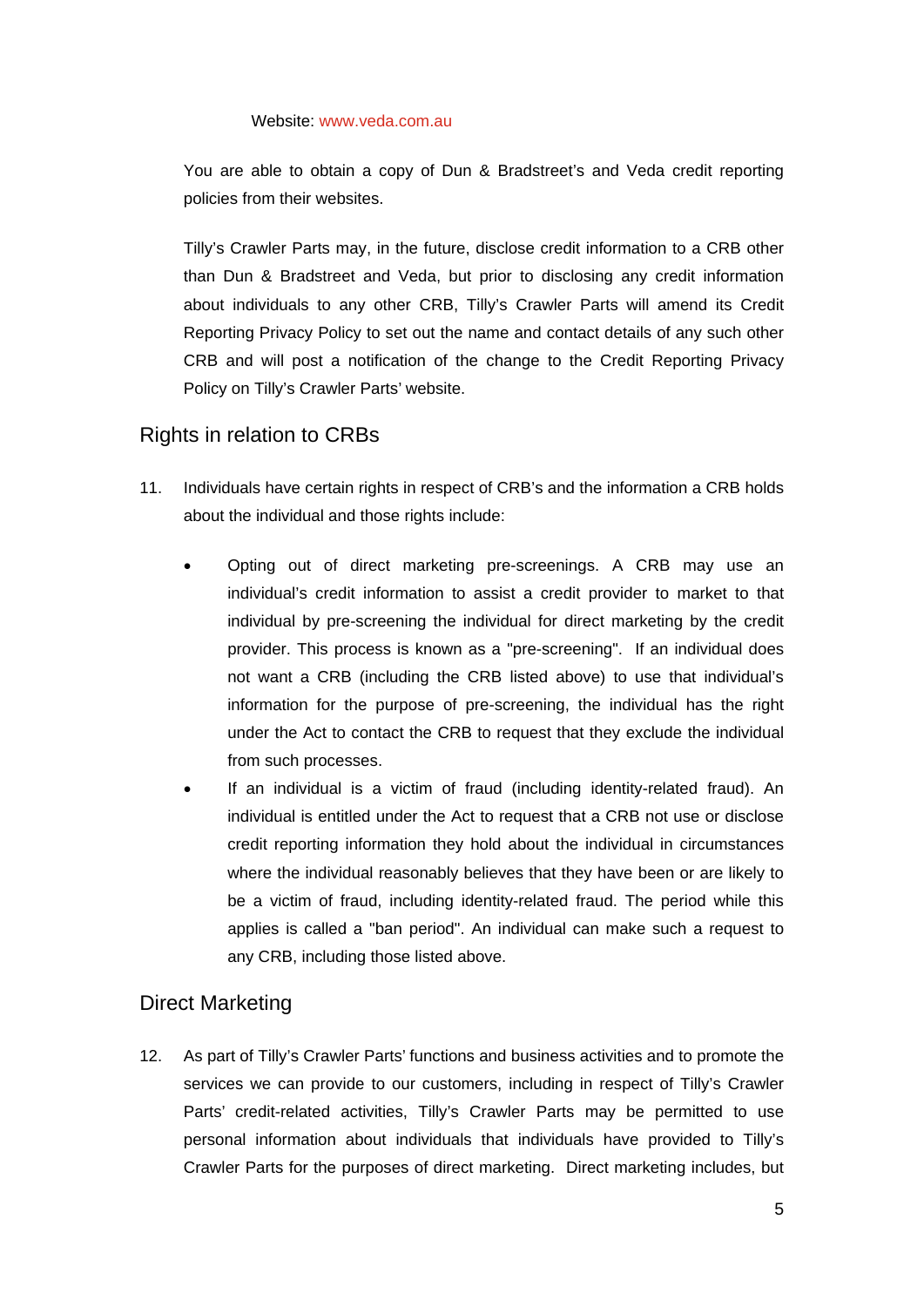is not limited to, sending information to and/or contacting individuals in relation to promotions relating to Tilly's Crawler Parts. All recipients, including individuals, can opt out of receiving direct marketing communications by sending an email to Tilly's Crawler Parts' Privacy Officer at **privacy@tillys.com.au.** In any direct marketing communication we remind recipients of their right to opt out of receiving direct marketing communications. Moreover, as a general rule, a credit provider such as Tilly's Crawler Parts is not permitted to disclose to others credit information about individuals for the purposes of direct marketing.

# Anonymity and Pseudonymity

13. Individuals would generally have the option of dealing with Tilly's Crawler Parts anonymously. However, this only applies where it is not impracticable for Tilly's Crawler Parts to deal with individuals acting anonymously or under a pseudonym. For example, individuals making general enquiries of Tilly's Crawler Parts may do so anonymously or under a pseudonym. However, if the dealing with Tilly's Crawler Parts is for Tilly's Crawler Parts to supply goods and services and/or to enter into contractual relations (such as a commercial credit account) with a customer that is the individual or is associated with the individual, then it is impractical for such individuals to deal with Tilly's Crawler Parts on an anonymous basis or under a pseudonym.

#### Links

14. Our web site may contain links to other web sites and those third party web sites may collect personal information about individuals. We are not responsible for the privacy practices of other businesses or the content of web sites that are linked to our web site. Tilly's Crawler Parts encourages users to be aware when they leave the site and to read the privacy statements of each and every web site that collects personally identifiable information.

#### Security and storage

15. Tilly's Crawler Parts places a great importance on the security of all information associated with our customers, clients and contractors. We have security measures in place to protect against the loss, misuse and alteration of personal information (including credit information) under our control. Tilly's Crawler Parts takes all reasonable steps to protect individuals' personal information that is under Tilly's Crawler Parts' control from misuse, interference, loss and/or unauthorised access, modification or disclosure. All personal information (including credit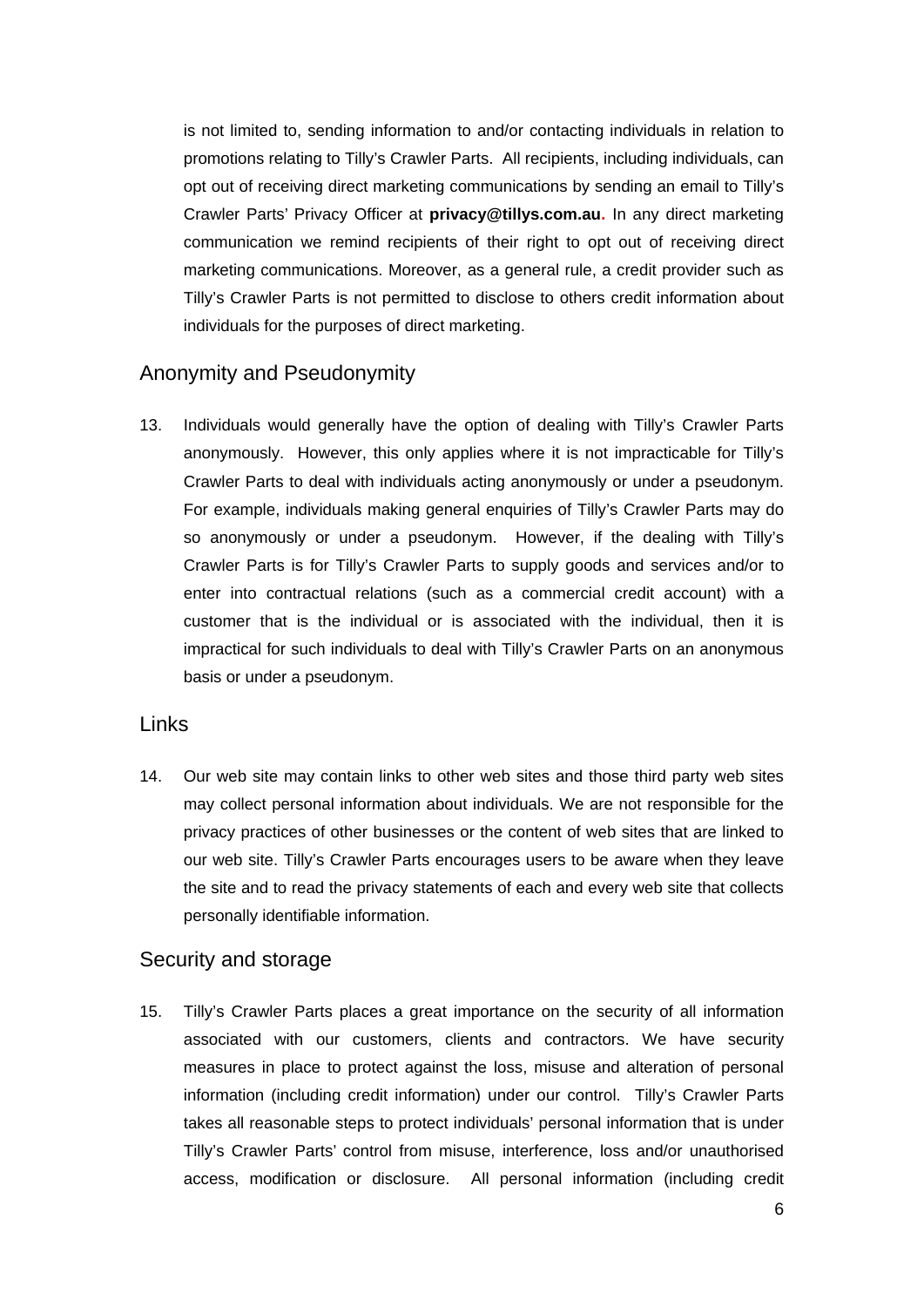information) held is kept securely and that which is held electronically is held on secure servers in controlled facilities.

- 16. Personal information (including credit information) is de-identified or destroyed securely when no longer required by us and no longer required to be held by us.
- 17. Tilly's Crawler Parts retains information provided to us, including individuals' contact and financial and transactional information, to enable us to verify transactions and customer details and to retain adequate records for legal and accounting purposes. Such information is held securely, including on secure servers in controlled facilities.
- 18. No data transmission over the Internet can be guaranteed to be absolutely secure. As a result, whilst we strive to protect users' personal information (including credit information), Tilly's Crawler Parts cannot ensure or warrant the security of any information transmitted to it or from its online products or services, and users do so at their own risk. Once Tilly's Crawler Parts receives a transmission, we make every effort to ensure the security of such transmission on our systems.

### Access to and correction of personal information

- 19. Tilly's Crawler Parts is committed to and takes all reasonable steps in respect of maintaining accurate, timely, relevant, complete and appropriate information about our customers, clients and web-site users.
- 20. Any individual may request access to personal information (including credit information) about them held by Tilly's Crawler Parts. Such a request for access to personal information is to be made to Tilly's Crawler Parts' Privacy Officer:

**Tilly's Crawler Parts' Privacy Officer**  P.O. Box 2544, Toowoomba, QLD, 4350

Telephone: 07 4633 6000 Email: **privacy@tillys.com.au**

21. Please note Tilly's Crawler Parts does require that, as part of any request by an individual for access to personal information (including credit information), the individual verify their identity so that Tilly's Crawler Parts may be satisfied that the request for access is being made by the individual concerned.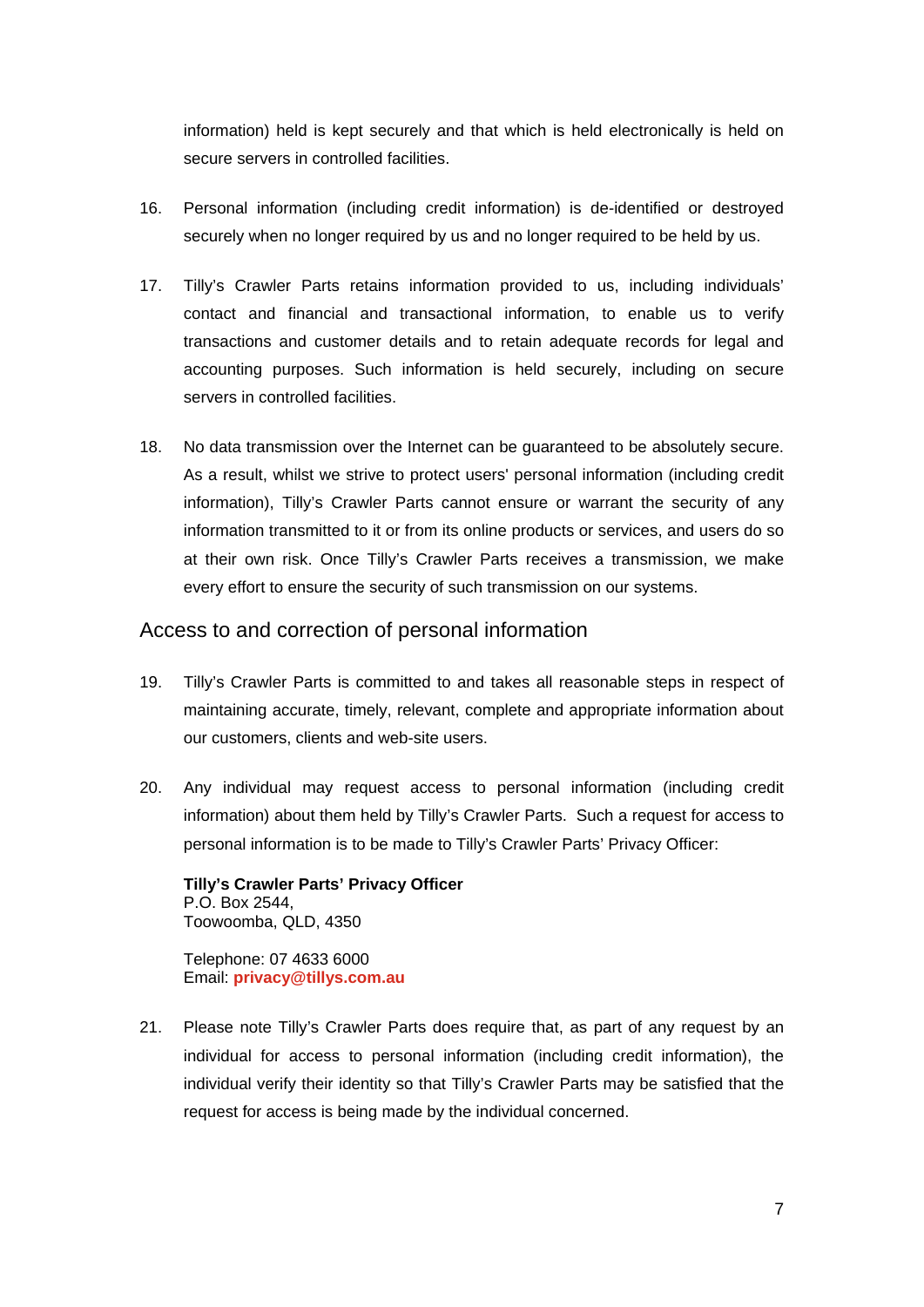- 22. Please note that Tilly's Crawler Parts is not required to give an individual access to credit information about them in circumstances where:
	- giving access would be unlawful; or
	- denying access is required or authorised by or under an Australian law or a court/ tribunal order; or
	- giving access would be likely to prejudice one or more enforcement related activities conducted by, or on behalf of, an enforcement body.
- 23. Inaccurate information will be corrected upon receiving advice to this effect. To ensure confidentiality, details of an individual's personal information (including credit information) will only be passed on to the individual if we are satisfied that the information relates to the individual. From time to time, and having regard to the purpose of the collection and use of personal information (including credit information) about individuals, we may contact individuals to seek confirmation that the personal information provided to us by the individual is accurate, up-to-date and complete.
- 24. If we refuse to provide an individual with access to their personal information (including credit information) or to correct the personal information (including credit information) held by us about them, then we will provide reasons for such refusal. Such reasons will set out the grounds for refusal, the mechanisms available to complain about the refusal and any other matters that are required by the Act.
- 25. Tilly's Crawler Parts will respond to any requests for access or correction within a reasonable time of receipt of the request, but by no later than 30 days of the request being received.

#### **Complaints**

- 26. If an individual has a complaint that Tilly's Crawler Parts has not complied with its obligations under the Act then any such complaint should be directed in the first instance to Tilly's Crawler Parts' Privacy Officer at the contact details set out at clause 19 of this policy.
- 27. Upon receiving a complaint we will, within 7 days, give the complainant written notice acknowledging receipt of the complaint and setting out the process of how we will deal with it. Unless a longer time is agreed by the complainant, we will investigate the complaint and make a decision within 30 days of receipt of the complaint and communicate the decision to the complainant. We aim to resolve all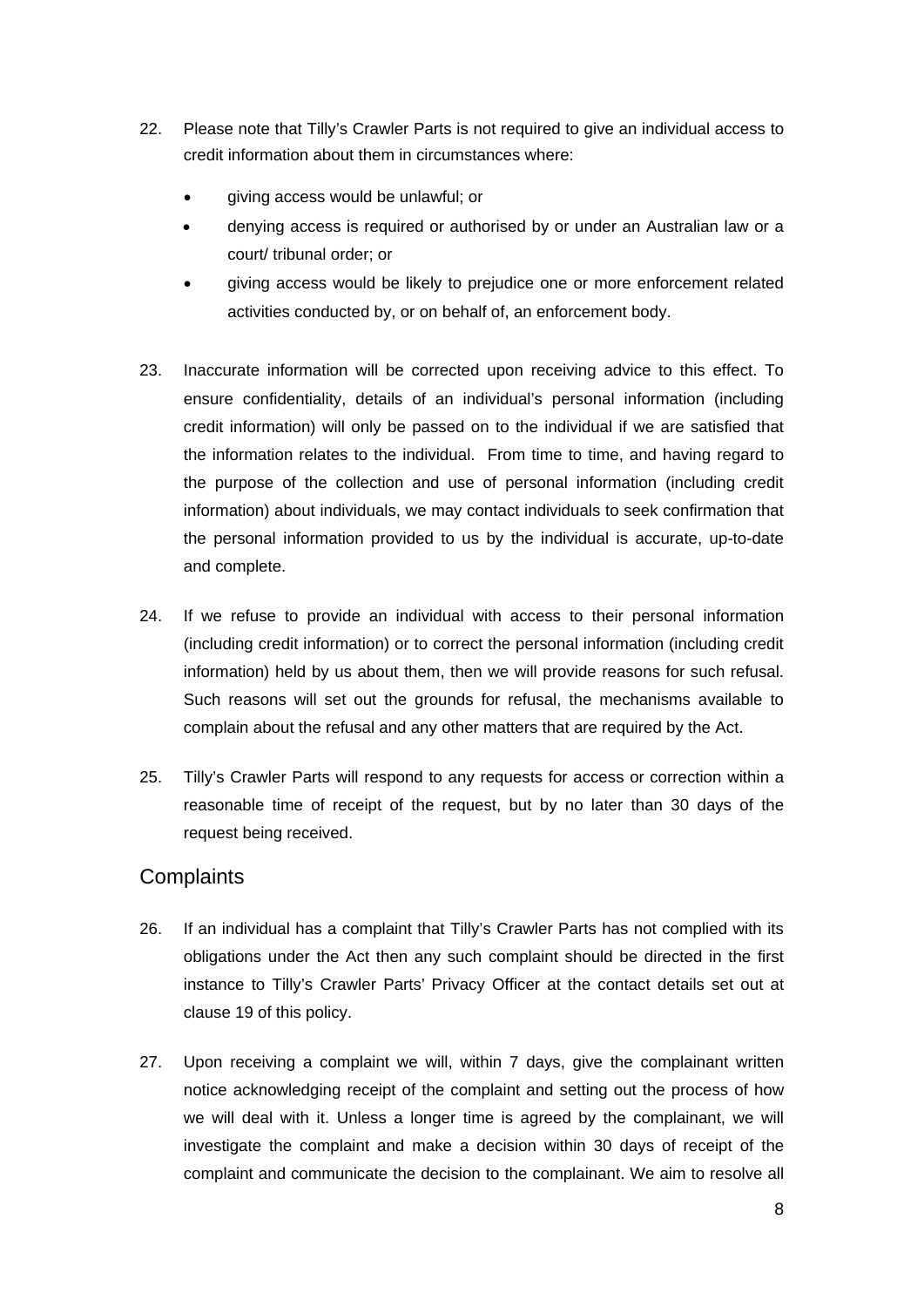complaints within 30 days of receipt. If we cannot resolve a complaint within 30 days we will notify the complainant of the reasons and specify a date when we expect a decision or resolution will be made and seek the complainant's agreement to extend the 30 period – if the complainant does not agree then we may not be able to resolve the complaint.

- 28. It may be necessary (and it may be required by the Act), in order to deal with a complaint, to consult with a credit reporting body or another credit provider. Further, if, while a complaint remains unresolved, we are disclosing information subject to the complaint to a third party, we may be required to advise the third party about the complaint.
- 29. If we find a complaint is justified we will resolve it and do what is required to rectify any breach. Tilly's Crawler Parts is committed to fulfilling its obligations as an APP entity and a credit provider under the Act.
- 30. If a complainant is not satisfied with the outcome of Tilly's Crawler Parts' internal complaints procedure in respect of Tilly's Crawler Parts privacy practices then the complainant may refer their complaint to the Office of the Australian Information Commissioner ("OAIC"). The website for the OAIC is: www.oaic.gov.au.

#### Transfer of information overseas

- 31. Tilly's Crawler Parts may utilise local and overseas cloud services for the purpose of storing information. Your personal information may be disclosed to a Tilly's Crawler Parts cloud service provider for that purpose. While Tilly's Crawler Parts' cloud service providers are located in Australia, the country location of our cloud service providers may periodically change.
- 32. In all other instances, personal information will only be disclosed by Tilly's Crawler Parts to overseas recipients in accordance with Australian Privacy Principle 8, such as if the disclosure is required by Australian law.

#### Changes to Privacy Policy

33. If Tilly's Crawler Parts decides to or is required to change this Credit Reporting Privacy Policy, we will notify of such amendments on our web site and post changes on our privacy policy page so that users may be aware of any such changes and how they may affect them. As such, please remember to refer back to